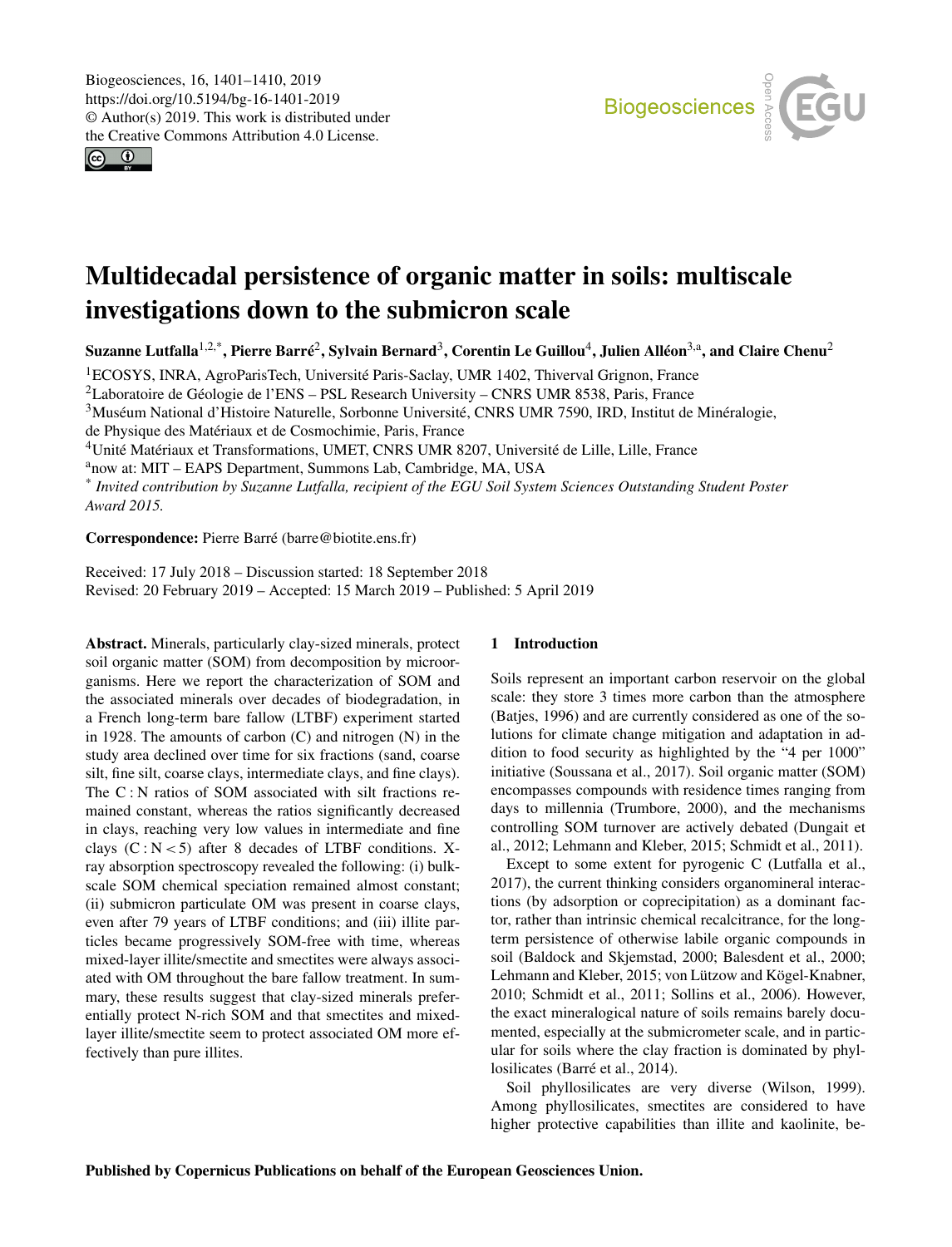cause of their higher specific surface area and cation exchange capacities (Bruun et al., 2010). Nonetheless, in situ experimental demonstrations are still lacking (Barré et al., 2014). To date, the influence of phyllosilicate mineralogy on the chemical composition of persistent SOM has only been documented in model systems (Mikutta et al., 2007).

Here, we studied samples from long-term bare fallow (LTBF) experiments. These vegetation-free experimental plots offer the unique opportunity to naturally concentrate persistent SOM (Barré et al., 2010; Rühlmann, 1999): with time, biodegradation occurs in the LTBF plots and the carbon content gradually decreases as there is no input of fresh organic carbon.

We used quadruplicate LTBF soil samples collected in 1929, 1939, 1951, 1981, and 2008 and fractionated into six particle-size classes" sand  $(50 \,\mu m)$ , coarse silt  $(20-50 \,\mu m)$ , fine silt (2–20  $\mu$ m), coarse clays (CC; 0.2–2  $\mu$ m), intermediate clays (IC;  $0.05-0.2 \mu m$ ), and fine clays (FC;  $0-0.05 \mu m$ ). The three clay subfractions contained diverse phyllosilicates (Fernández-Ugalde et al., 2016; Hubert et al., 2012), which were characterized by X-ray diffraction. Synchrotron-based near-edge X-ray absorption fine structure (NEXAFS) spectroscopy at the C K-edge is a pertinent tool for studying SOM because it provides information on the carbon speciation regardless of the mineral matrix in which the carbon particles are embedded. NEXAFS data were collected on clay fractions at the "bulk" scale ( $\sim$ mm<sup>3</sup>) using fluorescencebased X-ray spectroscopy and at the submicrometer scale using scanning transmission X-ray microscopy (STXM). Combined, these previous observations allowed for the heterogeneous nature of SOM (Gillespie et al., 2015; Keiluweit et al., 2012; Kinyangi et al., 2006; Lehmann et al., 2005; Wan et al., 2007) and the complex relationship between the SOM spatial distribution and soil mineral composition to be demonstrated (Solomon et al., 2012; Wan et al., 2007).

The present contribution addresses the following fundamental questions:

- 1. How much pluri-decadal persistent SOM is in the different fractions?
- 2. What is the chemical nature of pluri-decadal persistent SOM in the different fractions?
- 3. What is the long-term protective capabilities of the different phyllosilicates?

## 2 Materials and methods

## 2.1 Soil description and sampling

We used archived samples of the "*42 Parcelles*" LTBF experiment to study the evolution of SOM towards more persistent forms of SOM over 79 years of biodegradation. The *42 Parcelles* LTBF is an INRA (Institut National de la Recherche Agronomique) experiment which started in Versailles (France) in 1928 (Burgevin and Hénin, 1939). Since 1929, the soil in the area has not been cropped and has been weeded (by hand or with herbicides) and plowed (to the depth of 25 cm) twice a year. It is a non-carbonated brown soil (silty loam Luvisol: 16 % clay, 57 % silt, and 27 % sand), and the control plots had an average pH of 6.3 in 1929 and of 5.2 in 2008 (Grasset et al., 2009; Paradelo et al., 2013; Pernes-Debuyser and Tessier, 2002). We used archived samples (air dried and stored in the dark) from four plots (13, 21, 22, and 32) sampled on five different dates: 1929 (year 0 of the LTBF), 1939 (year 10), 1951 (year 22), 1981 (year 52), and 2008 (year 79). Samples were from the first 25 cm of soil, except the last samples (2008) that corresponded to the first 20 cm of soil.

#### 2.2 Particle size fractionation

We subjected soil samples to physical dispersion and particle-size fractionation following a published protocol (Balesdent et al., 1998, Fernández-Ugalde et al., 2016) to separate the following fractions: sand fraction  $(>50 \,\mu m)$ , silt fractions  $(20-50 \,\mu m, 2-20 \,\mu m)$ , and clay fractions  $(0.2-2, 1)$ 0.05–0.2, and  $< 0.05 \,\mathrm{\mu m}$ ).

Approximately 50 g of soil was shaken overnight with 20 glass beads in 180 mL of deionized water to break aggregates bigger than  $50 \mu m$ . The suspension obtained was then passed through a 50 µm sieve, thereby preventing the disruption of particulate OM during the subsequent ultrasonic dispersion (Balesdent et al., 1991), and sonicated in an ice bath for a total input of 320 J mL<sup> $-1$ </sup> using a digital sonifier (Sonics model 500W operating at 20 kHz – max. output of 120 W – with a probe with a flat tip of 2.5 cm diameter). The dispersion conditions allowed for the recovery of a clay-size fraction  $(< 2 \mu m)$  equivalent in proportion to that achieved during standard particle-size fractionation (Balesdent et al., 1991). At this stage, the solution was centrifuged at 79 g for 12 min to first isolate the clay fraction  $(0-2 \mu m)$  and then at 5 g for 1 min to isolate the silt fractions (2–20 and 20–50 µm). Before weighing, sand and coarse silt fractions were oven-dried at  $60^{\circ}$ C, whereas the fine silt and clay fractions were freezedried. The total mass recovery was 99.1 % (SD =  $0.44$  %).

Clay subsamples  $(2 g)$  were suspended in water and sonicated at 320 J mL−<sup>1</sup> . The sonicated suspension was then sequentially centrifuged at 23 056 g for 61 min to isolate the fraction  $< 0.05 \mu m$  and at 5764 g for 15 min 22 s to separate the smaller fractions  $(0.05-0.2 \text{ and } 0.2-2 \text{ µm})$ . All clay subfractions were then freeze-dried. Mass recovery for the clay fractionation was 98.3 % (SD =  $1.70$  %).

## 2.3 Clay mineralogy analysis

The mineral compositions of the total clay fraction and of the clay subfractions (CC, IC, and FC) were determined by X-ray diffraction (XRD) analyses. Air-dried, oriented de-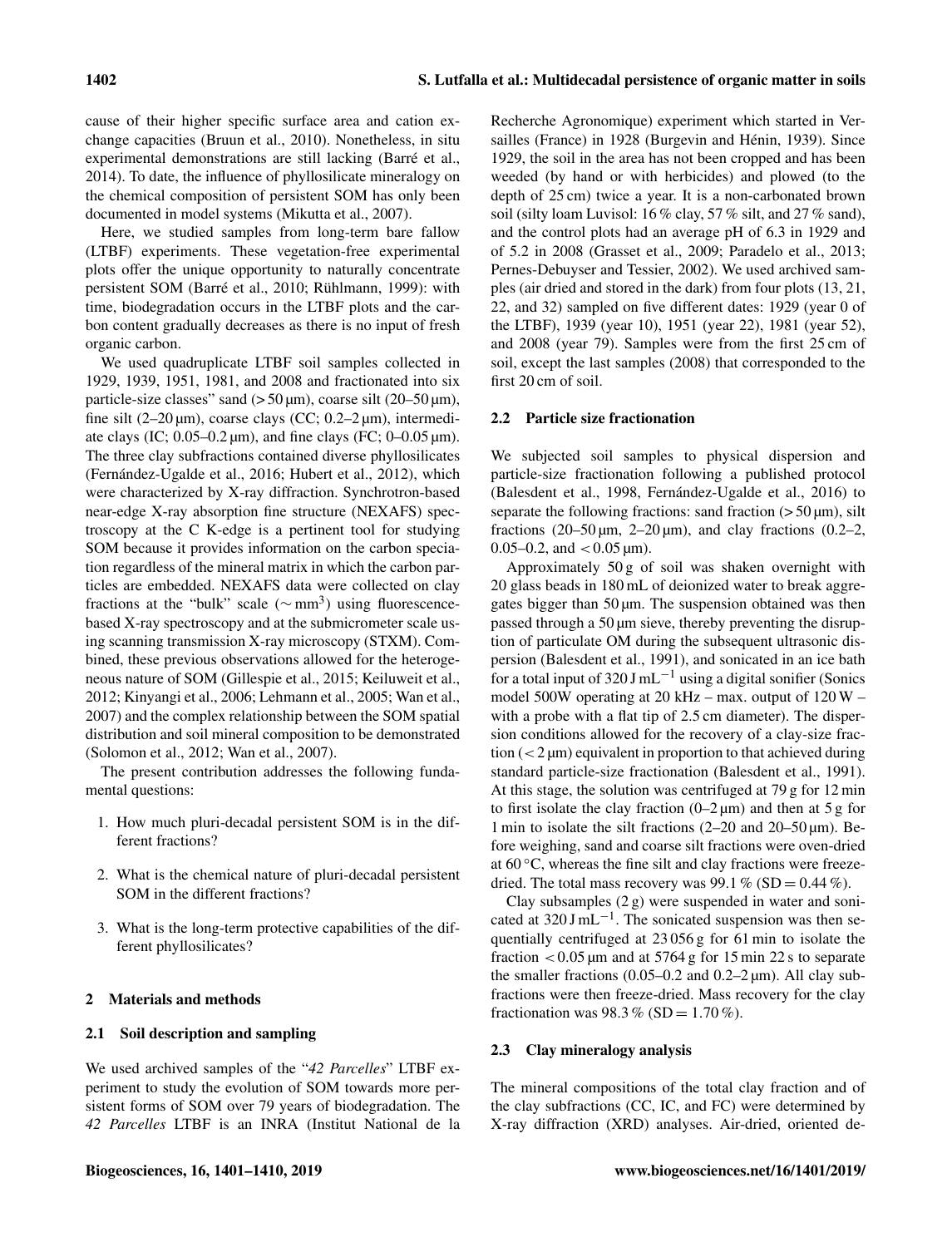## S. Lutfalla et al.: Multidecadal persistence of organic matter in soils 1403

posits prepared using the filter transfer method (Moore and Reynolds, 1989) were analyzed with a Cu K $\alpha$  radiation Rigaku UltraX18HF X-ray diffractometer (Rigaku, Tokyo, Japan). The XRD patterns were accumulated at 0.05° step intervals with a counting time of 3 s in the range from 3 to 35◦ (2θ). One set of replicates was then exposed to ethylene glycol vapor over 16 h at  $60^{\circ}$ C before being remeasured under the same conditions as the air-dried samples.

## 2.4 Elemental analysis

The total organic carbon (C) and nitrogen (N) contents of all particle-size fractions were measured by dry combustion in a CHN autoanalyzer (Carlo Erba NA 1500). The total C content is equivalent to the total organic carbon content, as the investigated soil samples do not contain carbonates.

#### 2.5 Synchrotron-based NEXAFS spectroscopy

In the present study, synchrotron-based C-NEXAFS data were collected using beamlines located at the Canadian Light Source (CLS, Canada) where the storage ring is operated at 2.9 GeV and at a current between 250 and 150 mA.

## 2.5.1 C-NEXAFS spectroscopy at the "bulk" scale

The "bulk" carbon speciation of clay subfractions was investigated by NEXAFS spectroscopy using the CLS beamline 11-ID-1 Spherical Grating Monochromator (SGM; Regier et al., 2007). See Supplement for details regarding the method. Each spectrum reported in the present study corresponds to an average of about 50 measurements. Of note, only the first 250 nm of the sample surface are probed using the SGM setup. Spectra were averaged, background subtracted, and normalized using the Igor Pro software.

#### 2.5.2 STXM-based NEXAFS spectroscopy

STXM-based NEXAFS data were collected using the CLS beamline 10ID-1 (SM beamline, Kaznatcheev et al., 2007), which operates in the soft X-ray energy range (130–2500 eV) using an elliptically polarized undulator. See the Supplement for details regarding the method. All clay subfractions were analyzed for each sampling time, i.e., 15 samples were analyzed. We first analyzed each sample at the millimeter scale to identify carbon bearing regions of a few square micrometers. We then collected STXM-based NEXAFS data over the 250–450 eV energy range covering the C K-edge (280–295 eV), the K L<sub>2,3</sub>-edges (295–305 eV), the Ca L<sub>2,3</sub>edges  $(345-355 \text{ eV})$  and the N K-edge  $(395-405 \text{ eV})$ . For each sample, we analyzed one or two regions that contained carbon-rich particles and presented a diversity of absorptions in order to qualitatively investigate the organomineral interactions present in each fraction on each date. The C-NEXAFS spectra shown here correspond to homogeneous areas of several hundreds of square nanometers. Extensive databases of reference C-NEXAFS spectra are available in the literature (Dhez et al., 2003; Solomon et al., 2009; Le Guillou et al., 2018). The compositional maps presented in this study are derived from the analysis of the selected micrometric regions, they are the visual representation of the assignment of each pixel of the image to the category of particle it belongs to, according to its associated NEXAFS spectra.

## 2.5.3 C-NEXAFS data deconvolution procedure

To obtain a more "quantitative" insight on the evolution of the molecular signatures of the investigated experimental samples with increasing bare fallow duration and to be able to compare the spectra, we performed (i) background subtraction, (ii) normalization to the carbon amount, and (iii) fit using Gaussian functions placed at fixed positions (e.g., 284.4 eV, quinones; 285 and 285.4 eV, aromatic; 285.8 eV, imines; 286.2, 286.6, and 287.1 eV, carbonyls; 287.7 eV, aliphatics; 288.2 eV, amides; 288.6 eV, carboxylic; 289.1 eV, aldehydes; 289.4 eV, hydroxyls; 289.9 eV, aliphatics; 290.3 eV, carbonates) (Bernard et al., 2012; Le Guillou et al., 2014, 2018).

## 2.6 Statistical analyses

Statistical analyses were conducted using the R free software environment for statistical computing [\(http://www.r-project.](http://www.r-project.org) [org,](http://www.r-project.org) last access: 27 March 2019). The significance of the difference between C contents or C/N ratios was assessed using pairwise t tests. A level of significance of  $P = 0.05$  was considered for all analyses.

## 3 Results

#### 3.1 Carbon and nitrogen declines in the fractions

Initial C and N concentrations were low and very low in the sand and coarse silt fractions, respectively, but much higher in the fine silt and clay fractions (Table 1). The IC and CC subfractions displayed an initial OC content (35.9  $\pm$ 2.19 mgC  $g^{-1}$  fraction and 46.6 ± 2.95 mgC  $g^{-1}$  fraction, respectively) 3 to 5 times lower than that of the FC fraction  $(147.8 \pm 16.9 \,\text{mgC}\,\text{g}^{-1}$  fraction). Of note, dissolved organic carbon may contribute to this high value (Balesdent et al., 1998; Tiessen and Stewart, 1983). The C and N contents of the bulk and of each fraction decreased with increasing LTBF duration and somehow stabilized after 52 years of BF conditions (Table 1; Fig. 1). The C and N declines in the coarse silt fraction were not that clear, but these fractions had very low N and C concentrations. The low C decline (53 %) compared with the N decline (74 %) in the sand fraction could be explained by the presence of C-rich sand-sized coal or pyrogenic carbon (Lutfalla et al., 2017). Overall, the CC, IC, and FC subfractions lost 59 %, 49 %, and 67 % of their initial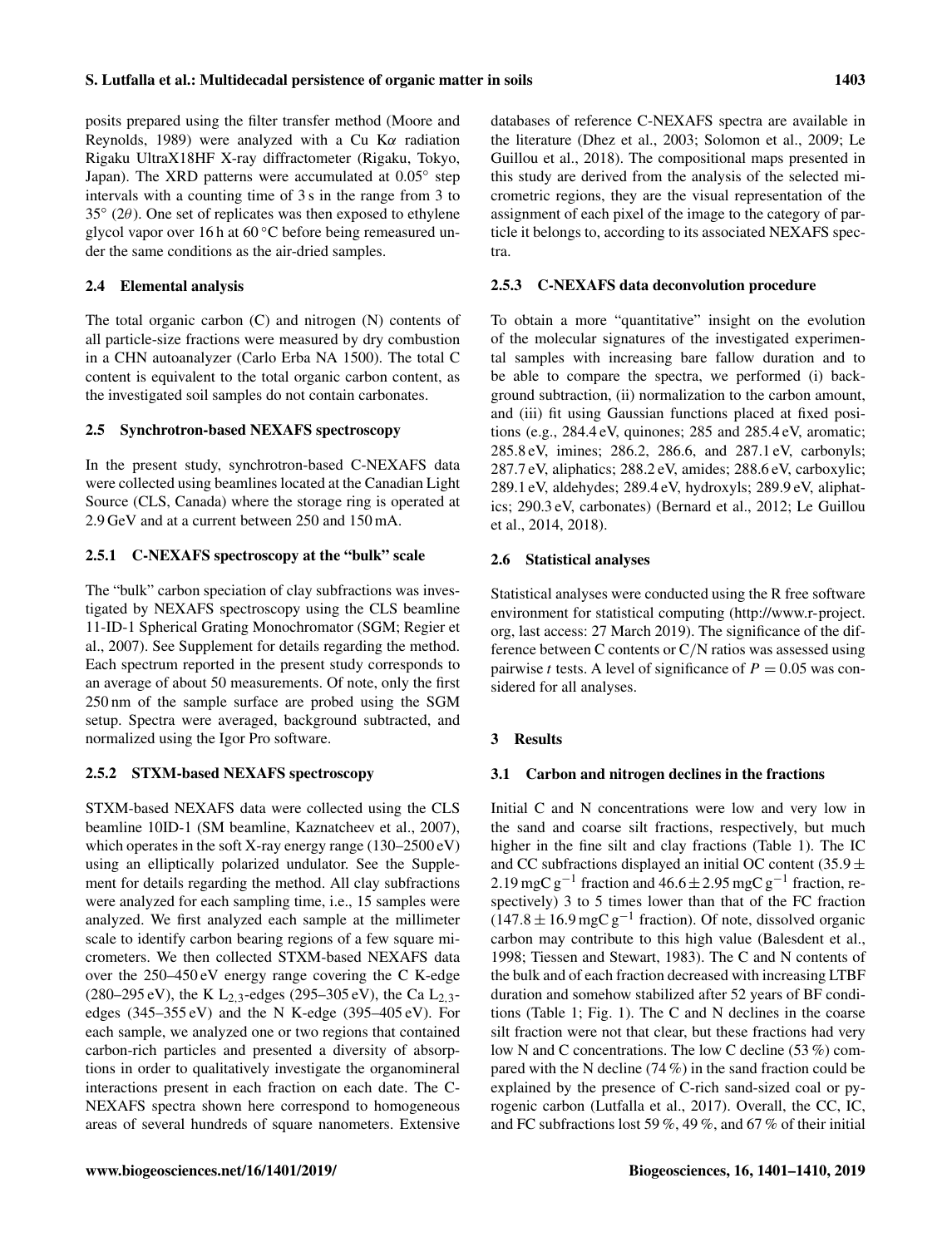

**Figure 1.** Evolution of carbon content (mgC  $g^{-1}$  fraction) with time in the three different clay subfractions (error bars represent the standard deviation observed over the four field replicates).



**Figure 2.** Evolution of the carbon to nitrogen ratio  $(C: N)$  with time in the three different clay subfractions (error bars represent the standard deviation observed over the four field replicates).

C content and  $52\%, 36\%,$  and  $48\%$  of their initial N content, respectively. The C : N ratios of the different fractions evolved differently with bare fallow duration, while that of the bulk soil remained roughly constant. The C : N ratio of the sand fractions increased (due to the increased proportion of pyrogenic carbon), while those of the clay fractions decreased (the C : N ratios of IC and FC fractions reached values as low as 4.5).

## 3.2 Mineralogy of the clay subfractions

The XRD patterns of the three clay subfractions of a bare fallow sample (plot 21) collected at  $t = 0$  showed that, in agreement with previous results obtained on similar soils (Fernández-Ugalde et al., 2016; Hubert et al., 2009), the CC fraction contained smectite, illite, kaolinite, and mixed-layer illite and smectite, whereas the IC and FC fractions only contained smectite and mixed-layer illite and smectite (Fig. 3).



Figure 3. X-ray diffraction patterns of particle-size fractions in one of the replicated plots of the LTBF experiment sampled at the beginning of the BF treatment. The black line corresponds to air-dried preparations, and the grey line corresponds to glycolated preparations. (a–c) From top to bottom: coarse clay fraction  $(0.2-2 \,\mu\text{m})$ , medium clay fraction (0.05–0.2  $\mu$ m), fine clay fraction (<0.05  $\mu$ m). The letter labels denote the type of mineral detected: kaolinite (K), illite (I), quartz (Qz), and mixed-layer illite/smectite (I/S). Numbers above the dashed lines correspond to angströms (Å).

The mineral composition of each investigated clay subfraction did not evolve during the 79 years of bare fallow conditions as indicated by XRD (data not shown). The soils studied did not contain significant amounts of iron (Fe) or aluminium (Al) minerals as evidenced by Fernández-Ugalde et al. (2013) who analyzed soils from an adjacent field at the same experimental site in Versailles.

#### 3.3 "Bulk" C-NEXAFS spectroscopy

The "bulk" C-NEXAFS spectra of the clay subfractions were very similar, with spectral features attributed to four main chemical moeities (Fig. 4): aromatic or olefin carbons (peak between 285 and 285.5 eV), carbonyl groups (shoulder between 286.1 and 287.1 eV), aliphatic carbons (shoulder at 287.7 eV), and carboxylic groups (intense peak at 288.6 eV). The peak at 290.3 eV is attributed to carbonates (Bernard et al., 2015). The features at approximately 283–284 eV are artefact features created by the presence of minerals that significantly absorb the beam throughout the carbon absorption energy range. Deconvolution of the data allowed for the semiquantitative estimation of the relative concentration of the four functional groups described above (aromatics/olefinics, carbonyls, aliphatics, and carboxylics) as a function of time and revealed no major evolution except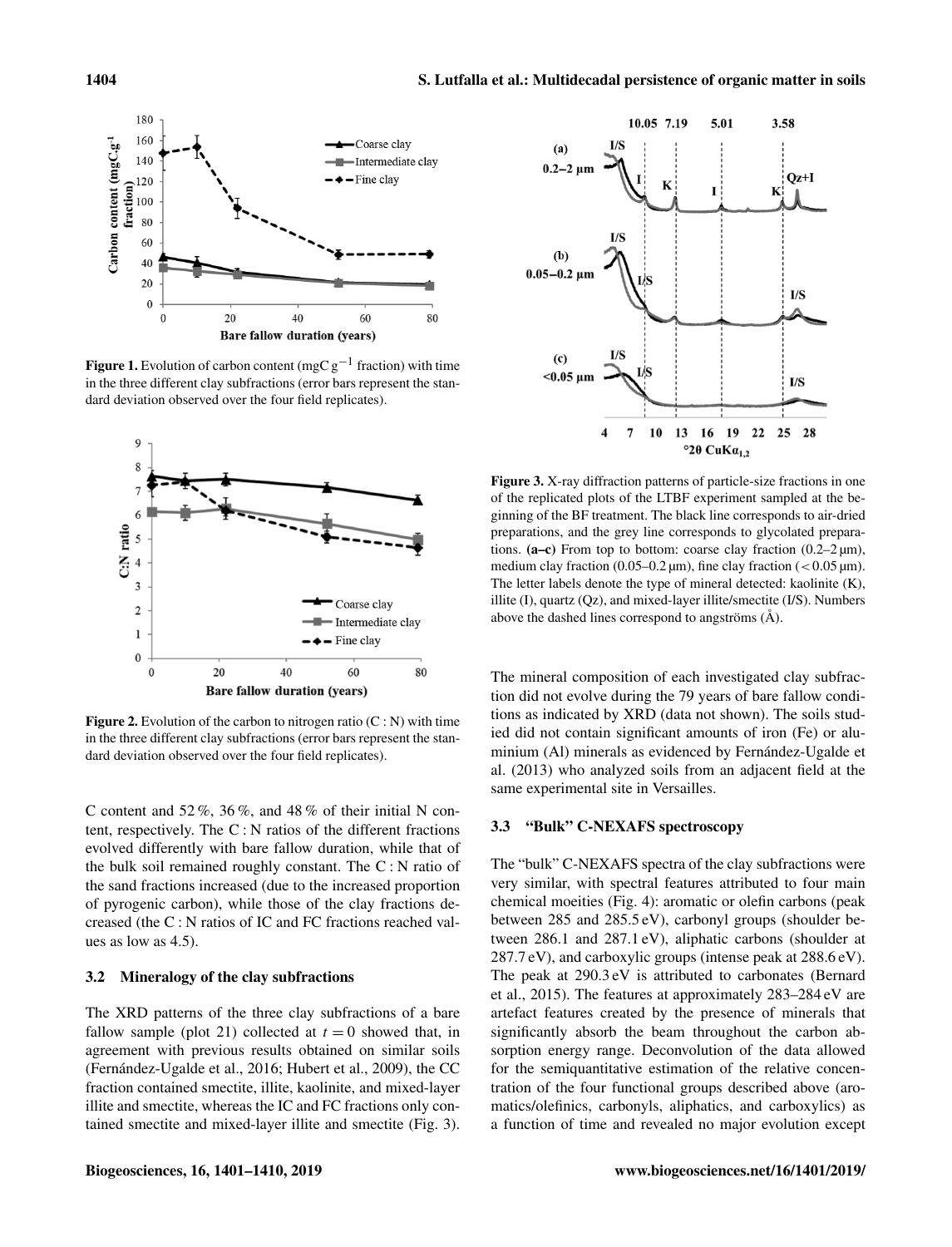Table 1. Carbon and nitrogen contents and corresponding losses of organic carbon and nitrogen in each of the fractions on the first and last sampling dates. Standard deviations are indicated in parentheses. Data for bulk soil and for clay fractions are in bold as they will be discussed in length throughout the paper.

| Fraction                                   | Bulk soil            | Sand                   | Coarse silt           | Fine silt             | Total clays          | Coarse<br>clays      | Intermediate<br>clays | Fine clays           |
|--------------------------------------------|----------------------|------------------------|-----------------------|-----------------------|----------------------|----------------------|-----------------------|----------------------|
| Average % weight<br>of each fraction       | 100                  | 25.2(1.3)              | 51.0(2.7)             | 8.1(1.3)              | 14.7(1.2)            | 9.8(0.3)             | 3.7(0.3)              | 1.1(0.1)             |
| Initial C content<br>$(mgCg^{-1})$         | 18.5(0.5)            | 16.6(1.1)              | 1.7(0.4)              | 42.1(1.4)             | 53.3(6.6)            | 46.6(2.9)            | 35.9(2.2)             | 147.8 (16.9)         |
| Final C content<br>$(mgCg^{-1})$           | 6.3(1.0)             | 7.7(2.4)               | 1.2(0.3)              | 12.5(2.8)             | 19.0(1.5)            | 19.4(1.2)            | 18.4(2.2)             | 49.2 (3.7)           |
| % of C remaining<br>final vs. initial      | 34.0(5.0)            | 46.6(12.4)             | 74.1 (28.4)           | 29.7(5.7)             | 36.0(5.2)            | 41.9(4.6)            | 51.3(5.0)             | 33.7(5.8)            |
| Initial N content<br>$(mgNg^{-1})$         | 1.9(0.03)            | 1.0(0.1)               | 0.2(0.03)             | 4.3(0.1)              | 7.1(0.7)             | 6.1(0.5)             | 5.9(0.4)              | 20.4(1.7)            |
| Final N content<br>$(mgNg^{-1})$           | 0.6(0.06)            | 0.3(0.1)               | 0.1(0.02)             | 1.3(0.3)              | 2.84(0.3)            | 2.9(0.1)             | 3.7(0.4)              | 10.6(1.2)            |
| $%$ of N remaining<br>final vs. initial    | 33.4(2.8)            | 26.5(6.1)              | 64.1 (22.3)           | 29.6(4.8)             | 40.2(5.2)            | 48.2(4,7)            | 63.3(3.6)             | 52.9(10.1)           |
| $C: N$ ratio initial<br>$C: N$ ratio final | 9.6(0.2)<br>9.8(1.0) | 16.7(1.4)<br>29.4(5.8) | 9.2(0.8)<br>10.5(2.0) | 9.83(0.1)<br>9.8(0.5) | 7.5(0.2)<br>6.7(0.1) | 7.6(0.2)<br>6.6(0.2) | 6.1(0.1)<br>5.0(0.3)  | 7.3(0.5)<br>4.6(0.3) |



Figure 4. Normalized C-NEXAFS spectra of the fine clay (FC) subfraction of samples collected at different times, from  $t = 0$  (bottom spectrum, darkest color) to  $t = 79$  years of bare fallow conditions (upper spectrum, lightest color).

for a slight but statistically significant increase in carboxylic moeities contained in the CC subfraction and a slight but statistically significant decrease in aliphatics in the FC subfraction (Fig. S3 in the Supplement).

#### 3.4 STXM-based NEXAFS spectroscopy

#### 3.4.1 NEXAFS spectra of organomineral particles

Four different types of assemblages were observed in the clay subfractions (Fig. 5): (1) SOM-poor K-rich minerals, for which the abundance increased with bare fallow duration; (2) organomineral complexes rich in C, N, and K; (3) organomineral complexes rich in C, N, K, and Ca; and (4) K-poor particulate OM. Of note, pure OM without any signal from K minerals was not identified in the present samples (a possible explanation could be that the signal corresponds to the average of at least 10 pixels of  $40 \text{ nm} \times 40 \text{ nm}$ in size, it is therefore unlikely that pure OM of pure K would be isolated at this submicron scale), which is why there is a distinguishable contribution of K in the OM-rich reference spectra. Still, these K-poor OM particles can be described as particulate OM (Keiluweit et al., 2010). Similarly, pure mineral particles were not identified in the samples investigated: there was always a distinguishable contribution from C (same possible explanation).

#### 3.4.2 Evolution of organomineral particles in the three clay subfractions with time

Over the course of the bare fallow treatment, CC subfractions displayed particles ranging from isolated OM (particulate OM) to mineral-rich, OM-bearing particles (Figs. 5 and 6). After 22 years of bare fallow conditions, mineral particles exempt of OM appeared in the CC subfractions.Conversely, mineral particles exempt of OM and OM-rich particles were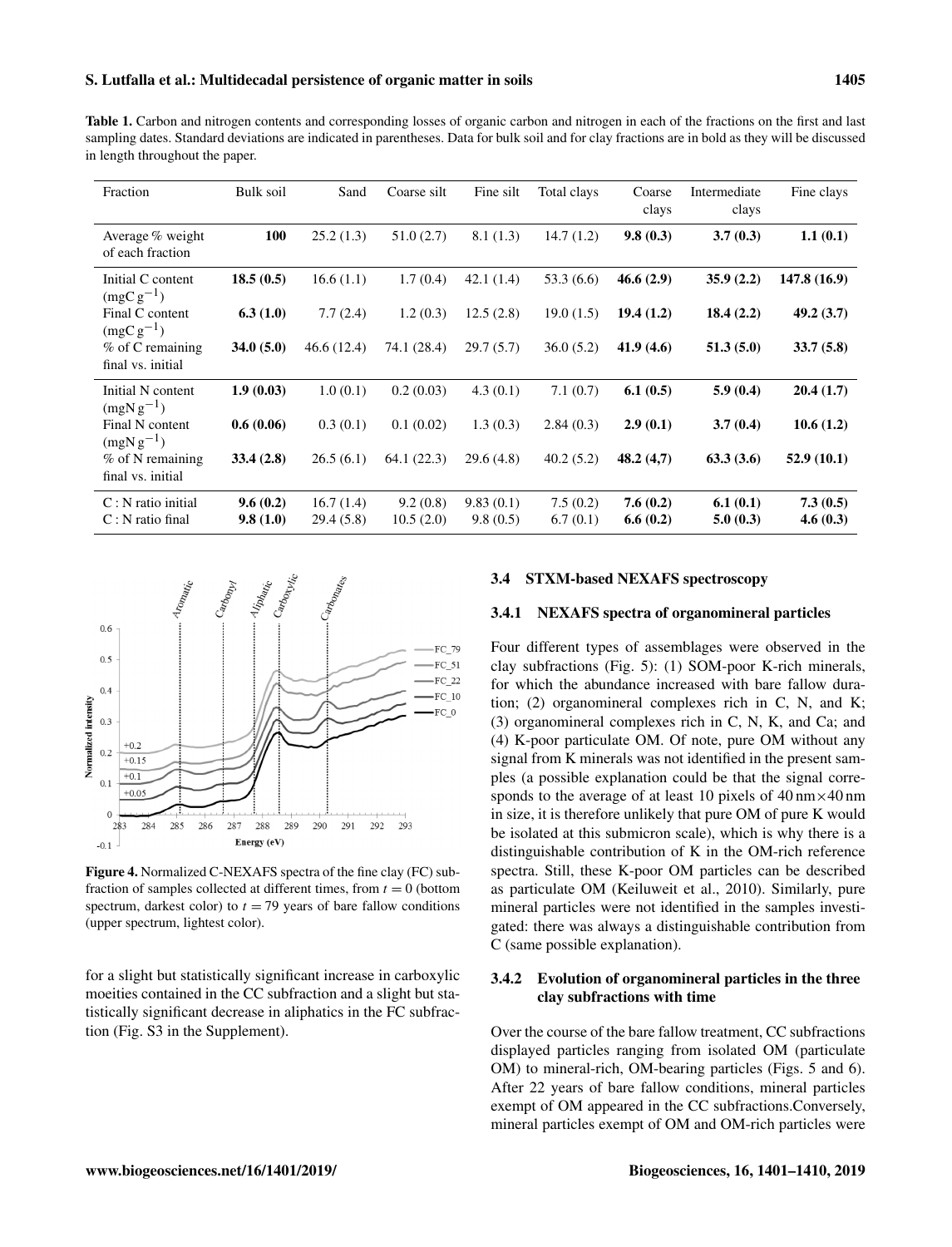

Figure 5. Selected NEXAFS spectra of the four types of particles identified in the clay subfractions by STXM. Individual spectra are shifted on the intensity axis for better discrimination. Unlabeled peaks at 297.1 and 299.7 eV correspond to potassium (K) L-edge peaks. The spectra correspond to OM-rich particles with very little mineral (darkest color), organomineral particles with K and Ca mineral phases, organomineral particles with K-minerals, and Krich phases (lightest color).

virtually undetected in the IC and FC subfractions. These subfractions exhibited a homogeneous signal similar to the spectra of OM+K+Ca organomineral particles, i.e., assemblages involving SOM and smectite or mixed-layer clay particles (Figs. 5 and 6).

#### 4 Discussion

#### 4.1 Persistent SOM in clay fractions is N-rich

After 79 years of bare fallow conditions, SOM remained in all of the soil fractions. Apart from the coarse silt fraction which contained very low amounts of SOM, the amount of OC and N remaining after 79 years of bare fallow conditions were, as expected, higher in the clay fractions (Table 1). Of note, the relatively high amount of C remaining in the sand fractions could be explained by the presence of pyrogenic carbon in these fractions (Table 1, Fig. 2).

The percentage of C and N remaining increased with decreasing particle-size for fine silt, CC, and IC; however, the same was not observed for FC, where much lower percentages of C and N remained, suggesting a higher labile SOM content in the FC fraction. This is likely due to the fractionation procedure which can favor the accumulation of labile dissolved OM in the FC fraction (Laird et al., 2001).

Although it was not possible to determine the nitrogen speciation, our results show that persistent SOM associated with clays is highly enriched in N. Indeed, particulate OM with high  $C: N$  ratios is present in coarse fractions, whereas smaller particle-sizes typically have lower C : N ratios (Balesdent et al., 1987; Christensen, 1992; Fernández-Ugalde et al., 2016). Interestingly, while the C : N ratios of SOM associated with silt fractions did not evolve, the C : N ratios of SOM associated with clay fractions significantly decreased with bare fallow duration (down to values as low as 4.5 for the IC and FC fractions, which has, to our best knowledge, never been reported before). Accordingly, it appears that compounds with nitrogen moieties have a strong affinity for mineral surfaces (Kleber et al., 2007).

NEXAFS showed no major shift in the chemistry of SOM after several decades of biodegradation under bare fallow conditions besides a slight increase in carboxylic moeities in the CC subfraction and a slight decrease in aliphatics in the FC subfraction, supporting the fact that persistent forms of carbon are slightly more oxidized than the initial forms of carbon (von Lützow and Kögel-Knabner, 2010). The present study also confirmed that persistent SOM is mainly composed of microbial material: on average, all spectra displayed typical patterns of SOM strongly enriched in microbial material (Keiluweit et al., 2012; Kleber et al., 2011).

## 4.2 Particulate organic matter persists in clays after decades of biodegradation

Particulate OM could still be observed in the CC subfraction even after 79 years of bare fallow conditions. The NEX-AFS spectra of these particles highlighted their polyphenolic nature (Keiluweit et al., 2010), suggesting that these were pieces of lignin-rich plant debris, possibly physically protected in submicron aggregates as shown in similar temperate Luvisols (Chenu and Plante, 2006). Thus, the present results show that pluri-decadal persistent SOM is made of N-rich oxidized SOM adsorbed to mineral surfaces and, to a lesser extent, of particulate OM, in agreement with the recently proposed "Soil Continuum Model (SCM)" (Lehmann and Kleber, 2015).

A simple mixing model allows for a rough estimation of the amount of C associated with minerals in the CC subfractions. Assuming a C : N ratio of 10 for pure particulate OM (corresponding to C : N observed in silt fractions and referred to as  $C : N_{particulate OM}$  and a  $C : N$  ratio of 4.5 for OM bound to minerals (referred to as C : N<sub>OM-minerals</sub>), i.e., without particulate OM (corresponding to the C : N ratio observed in IC and FC subfractions after 79 years of bare fallow conditions), and knowing that the C : N ratio of CC after 79 years of bare fallow conditions is 6.7 (referred to as  $C : N_{CC, 79 \text{ years}}$ ), we can calculate the proportion of OM associated with minerals in CC by solving the following simple equation: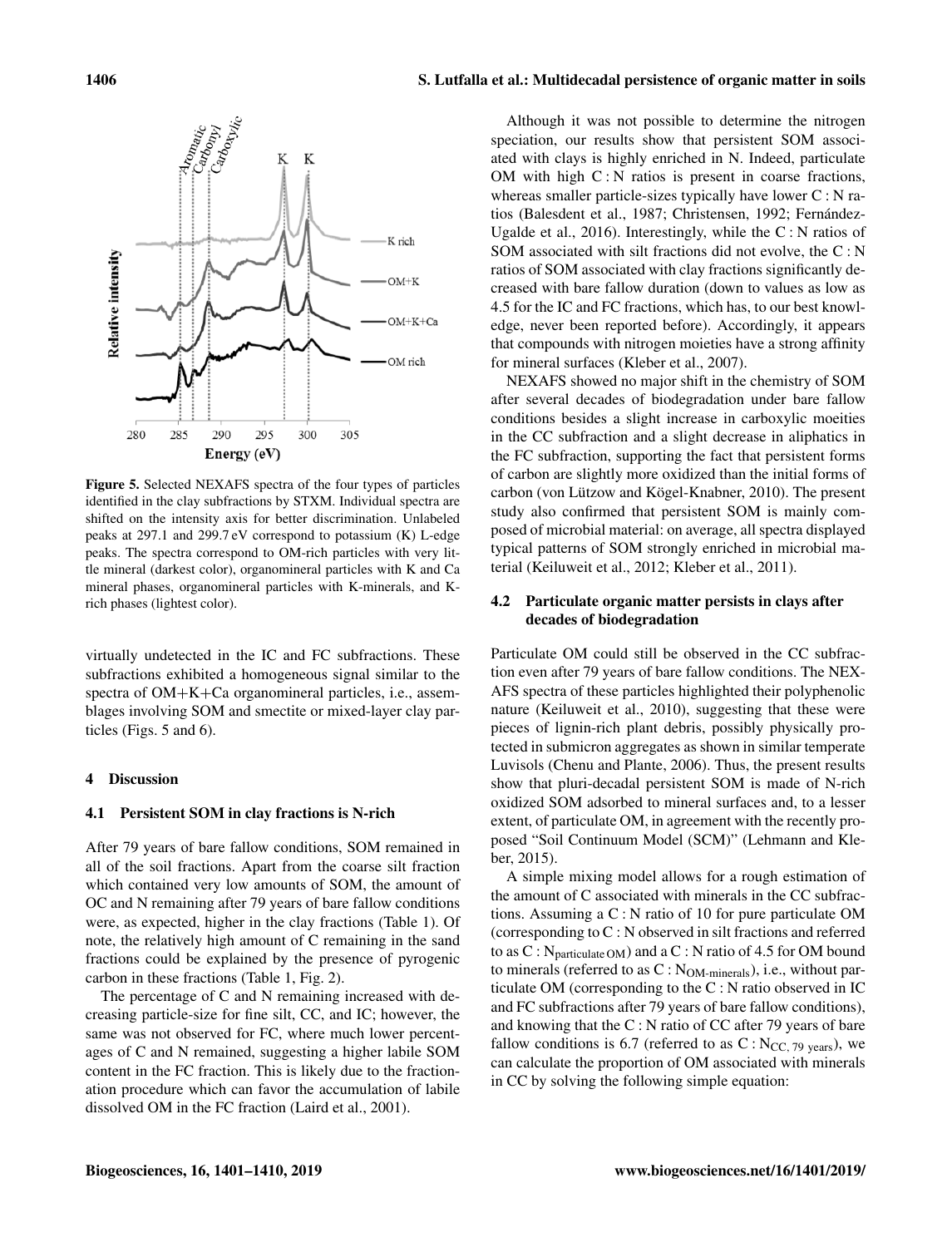

Figure 6. STXM-NEXAFS compositional maps of organomineral particles contained in the fine clay  $(a, d, g)$ , intermediate clay  $(b, e, h)$ , and coarse clay  $(c, f, i)$  subfractions on three different dates: 1939  $(a-c)$ , 1951  $(d-f)$ , and the final sampling in 2008  $(g-i)$ . The scale bar is represented by a white line in each panel, it varies from 0.2 to 1 µm and depends on the sample. Dark blue represents OM+K+Ca, light blue represents OM+K, green represents OM-rich, and red/pink represents K-rich. The corresponding spectra are shown in Fig. 5.

$$
C: N_{CC, 79 \text{ years}} = x \cdot C : N_{\text{particulate OM}} + (1 - x)
$$
  
. 
$$
C : N_{\text{OM-minerals}},
$$
 (1)

where  $C: N_{CC, 79 \text{ years}} = 6.7, C: N_{OM-minerals} = 4.5, C:$  $N<sub>particulate</sub>$  OM = 10, and x represents the proportion of particulate OM in the coarse clay fraction after 79 years of bare fallow conditions.

Solving the equation leads to  $x = 0.4$ . Thus, it can be estimated that the CC subfractions contain (at the end) approximately 40 % particulate OM and 60 % SOM associated with minerals. Therefore, in addition to particulate OM, the CC subfractions contain approximately  $11.6 \text{ mgC g}^{-1}$ , in the form of OM bound to minerals, i.e., significantly less than the C content of the IC subfractions. This might be explained by the relatively small specific surface area of relatively coarse clay minerals compared with that of finer clay minerals.

## 4.3 Smectitic clays appear more efficient at protecting SOM than pure illites

After 79 years of bare fallow conditions, the FC and IC subfractions, mostly composed of swelling clays, had a higher N content than the CC subfraction which contained both illites and swelling clays (Fig. 3). The CC and IC subfractions had a similar apparent C content after 79 years of bare fallow conditions, which was lower than that of the FC subfraction (Table 1). However, as seen above, TOC (total organic carbon) contents might be misleading in this particular case as CC contains significant amounts of POM (particulate organic matter) (estimated to be around 40 % of TOC in this fraction). Therefore, if we focus on C associated with clay minerals by organomineral interactions (either through adsorption or coprecipitation), we find that at all times, there is more C associated with IC and FC than to CC. These results may be due to the predominance of swelling clays in IC and FC or to the fact that finer clay minerals have a higher specific surface area and can therefore interact with more SOM. These results also suggest that swelling clays may better protect N-rich SOM in particular.

Spatially resolved observations at the submicron scale with STXM-NEXAFS clearly showed that mineralogy influences SOM stabilization. Indeed, several illite particles (identified by the presence of K and the absence of Ca) were devoid of OM (Figs. 5 and 6), and the relative abundance of OM-depleted illites increased over time. Conversely, smectite layers (identified by the presence of Ca, as interstratified illite/smectite in the presence of K or pure smectite in the absence of K) were always found in association with OM over the chronosequence. This demonstrates that among phyllosilicates, smectites might have higher SOM protective capabilities than illites. Our results do not allow us to make conclusions regarding the protective capability of kaolinite; thus,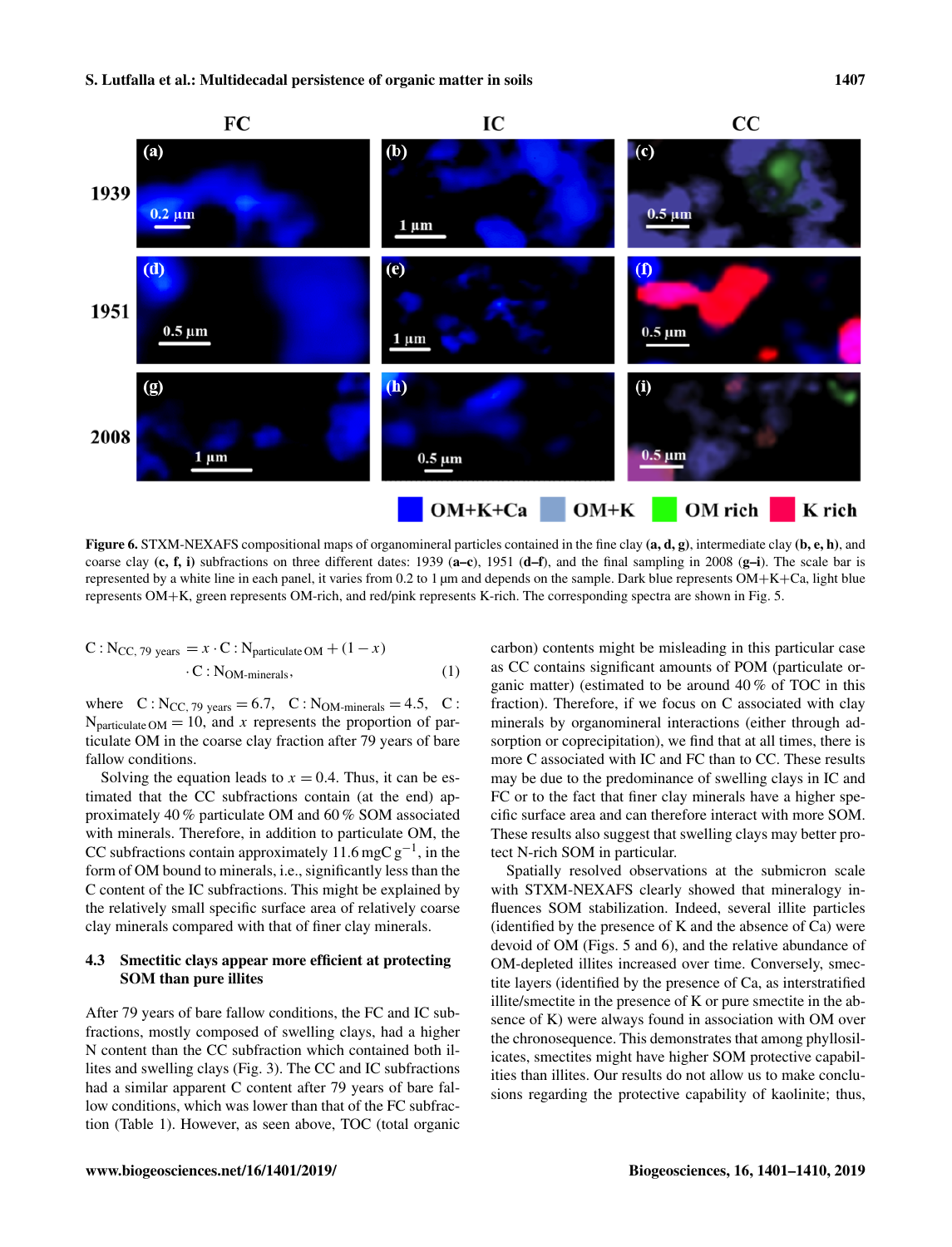additional experiments are needed to confirm the present findings and investigate clays with other mineralogies.

The suggested higher capacity of smectites and mixedlayer illite/smectite to protect OM compared to illites could be due to the presence of calcium which might facilitate the formation of persistent bounds between clay surfaces and OM. Organomineral assemblages rely on different physicochemical interactions, depending on the chemical nature of the OM and of the mineral phase, which include covalent bonding, ligand exchange, or weaker interactions such as Van der Waals for instance (Barré et al., 2014; Kögel-Knabner and Amelung, 2014). Similarly to previous studies (Chen et al., 2014), we observed a colocation of C and Ca (contained in smectites). Although the exact mechanism responsible for this colocation is not clearly identified, one hypothesis is that Ca could facilitate the binding of negatively charged or polarized organic compounds to negatively charged mineral surfaces via cation bridging (Lützow et al., 2006; Mikutta et al., 2007; Rowley et al., 2018). It has been shown that the cation bridging mechanism can promote organomineral interaction and reduce the bioavailability of adsorbed organic molecules for negatively charged 2 : 1 clay minerals (vermiculite) (Mikutta et al., 2007). In contrast to smectites, the negative charges of illite surfaces are mostly compensated for by  $K^+$  ions.  $K^+$  ions are monovalent and have a lower charge/radius ratio and, as a result, are much less efficient as bridges between organic compounds and mineral surfaces. Additionally, smectites have a higher specific surface area and could adsorb more OM. These points may explain the lower capability of illite particles to protect SOM as evidenced here.

*Data availability.* Underlying research data are available upon request from the corresponding author.

*Supplement.* Materials and methods on C-NEXAFS spectroscopy at the "bulk" scale, STXM-based NEXAFS spectroscopy, and the C-NEXAFS data deconvolution procedure. Additional figures of normalized NEXAFS spectra of coarse and intermediate clay subfractions from all sampling dates (Figs. S1 and S2) and corresponding deconvolution (Figs. S3 and S4). The supplement related to this article is available online at: [https://doi.org/10.5194/bg-16-](https://doi.org/10.5194/bg-16-1401-2019-supplement) [1401-2019-supplement.](https://doi.org/10.5194/bg-16-1401-2019-supplement)

*Author contributions.* SL, PB and CC designed the study. SL prepared the samples and carried out the analyses with technical help from all co-authors. All authors participated in the discussion of the results and the paper preparation.

*Competing interests.* The authors declare that they have no conflict of interest.

*Acknowledgements.* The INSU EC2CO program is acknowledged for financial support. NEXAFS data were acquired at the beamline 11ID-1 at the CLS, which is supported by the NSERC, the CIHR, the NRC, and the University of Saskatchewan. Special thanks go to Jian Wang and Jay Dynes for their expert support of the STXM at the CLS and to Tom Regier and Adam Gillespie for their expert support on the SGM-beamline at CLS.

*Review statement.* This paper was edited by Yakov Kuzyakov and reviewed by two anonymous referees.

#### References

- Baldock, J. A. and Skjemstad, J. O.: Role of the soil matrix and minerals in protecting natural organic materials against biological attack, Org. Geochem., 31, 697–710, 2000.
- Balesdent, J., Mariotti, A., and Guillet, B.: Natural  $^{13}$ C abundance as a tracer for studies of soil organic matter dynamics, Soil Biol. Biochem., 19, 25–30, https://doi.org[/10.1016/0038-](https://doi.org/10.1016/0038-0717(87)90120-9) [0717\(87\)90120-9,](https://doi.org/10.1016/0038-0717(87)90120-9) 1987.
- Balesdent, J., Petraud, J. P., and Feller, C.: Some effects of ultrasonic vibrations on size-distribution of soil organic matter, Sci. Sol, 29, 95–106, 1991.
- Balesdent, J., Besnard, E., Arrouays, D., and Chenu, C.: The dynamics of carbon in particle-size fractions of soil in a forest-cultivation sequence, Plant Soil, 201, 49–57, https://doi.org[/10.1023/A:1004337314970,](https://doi.org/10.1023/A:1004337314970) 1998.
- Balesdent, J., Chenu, C., and Balabane, M.: Relationship of soil organic matter dynamics to physical protection and tillage, Soil Till. Res., 53, 215–230, https://doi.org[/10.1016/S0167-](https://doi.org/10.1016/S0167-1987(99)00107-5) [1987\(99\)00107-5,](https://doi.org/10.1016/S0167-1987(99)00107-5) 2000.
- Barré, P., Eglin, T., Christensen, B. T., Ciais, P., Houot, S., Kätterer, T., van Oort, F., Peylin, P., Poulton, P. R., Romanenkov, V., and Chenu, C.: Quantifying and isolating stable soil organic carbon using long-term bare fallow experiments, Biogeosciences, 7, 3839–3850, https://doi.org[/10.5194/bg-7-3839-2010,](https://doi.org/10.5194/bg-7-3839-2010) 2010.
- Barré, P., Fernandez-Ugalde, O., Virto, I., Velde, B., and Chenu, C.: Impact of phyllosilicate mineralogy on organic carbon stabilization in soils: incomplete knowledge and exciting prospects, Geoderma, 235–236, 382–395, https://doi.org[/10.1016/j.geoderma.2014.07.029,](https://doi.org/10.1016/j.geoderma.2014.07.029) 2014.
- Batjes, N. H.: Total carbon and nitrogen in the soils of the world, Eur. J. Soil Sci., 47, 151–163, 1996.
- Bernard, S., Horsfield, B., Schulz, H.-M., Wirth, R., Schreiber, A., and Sherwood, N.: Geochemical evolution of organic-rich shales with increasing maturity: A STXM and TEM study of the Posidonia Shale (Lower Toarcian, northern Germany), Mar. Pet. Geol., 31, 70–89, https://doi.org[/10.1016/j.marpetgeo.2011.05.010,](https://doi.org/10.1016/j.marpetgeo.2011.05.010) 2012.
- Bernard, S., Benzerara, K., Beyssac, O., Balan, E., and Brown Jr., G. E.: Evolution of the macromolecular structure of sporopollenin during thermal degradation, Heliyon, 1, e00034, https://doi.org[/10.1016/j.heliyon.2015.e00034,](https://doi.org/10.1016/j.heliyon.2015.e00034) 2015.
- Bruun, T. B., Elberling, B., and Christensen, B. T.: Lability of soil organic carbon in tropical soils with different clay minerals, Soil Biol. Biochem., 42, 888–895, 2010.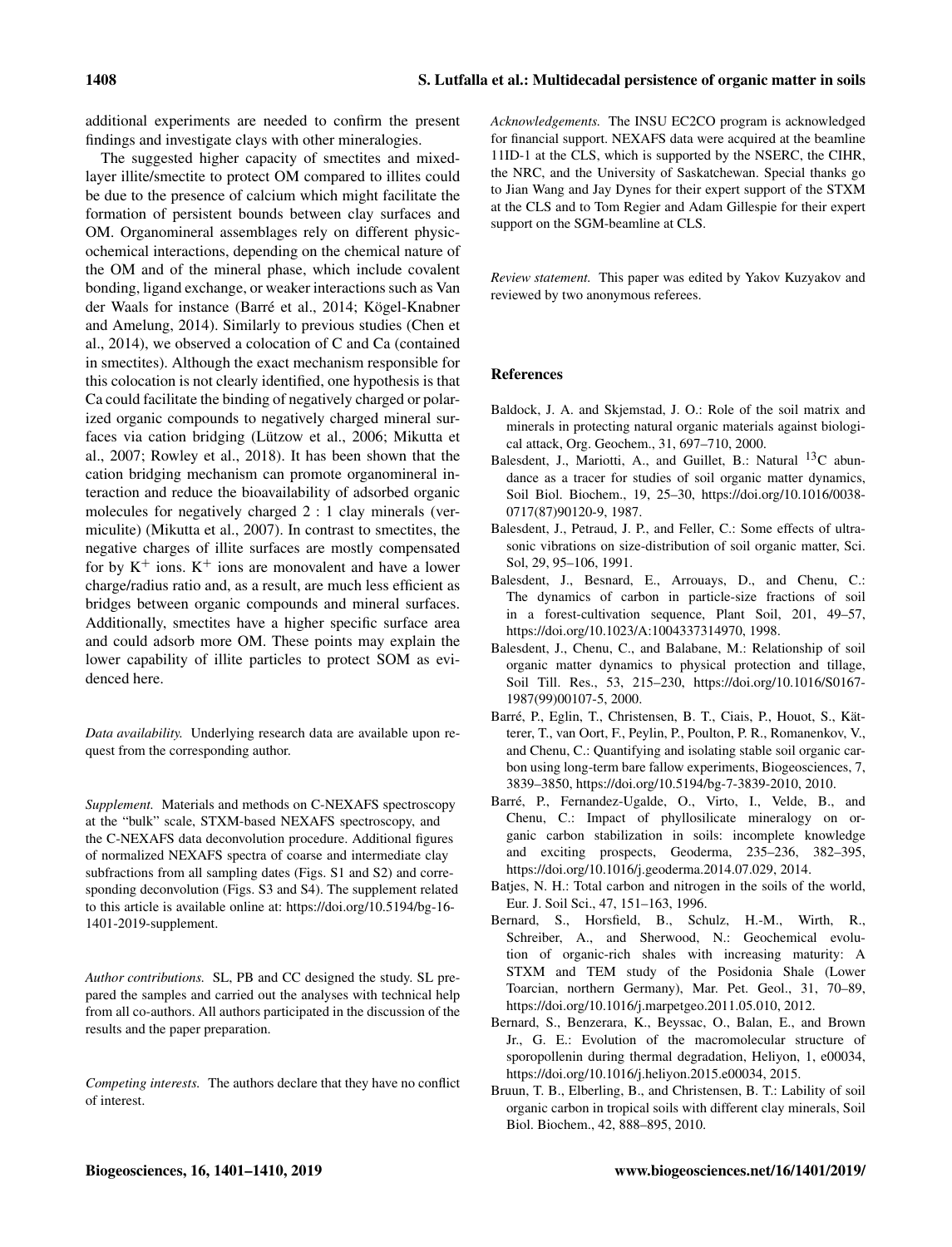## S. Lutfalla et al.: Multidecadal persistence of organic matter in soils 1409

- Burgevin, H. and Hénin, S.: Dix années d'expériences sur l'action des engrais sur la composition et les propriétés d'un sol de limon, Ann Agron, 9, 771–799, 1939.
- Chen, C., Dynes, J. J., Wang, J., Karunakaran, C., and Sparks, D. L.: Soft X-ray Spectromicroscopy Study of Mineral-Organic Matter Associations in Pasture Soil Clay Fractions, Environ. Sci. Technol., 48, 6678–6686, https://doi.org[/10.1021/es405485a,](https://doi.org/10.1021/es405485a) 2014.
- Chenu, C. and Plante, A. F.: Clay-sized organo-mineral complexes in a cultivation chronosequence: revisiting the concept of the "primary organo-mineral complex", Eur. J. Soil Sci., 57, 596– 607, https://doi.org[/10.1111/j.1365-2389.2006.00834.x,](https://doi.org/10.1111/j.1365-2389.2006.00834.x) 2006.
- Christensen, B. T.: Physical Fractionation of Soil and Organic Matter in Primary Particle Size and Density Separates, in Advances in Soil Science, 1–90, Springer, New York, 1992.
- Dhez, O., Ade, H., and Urquhart, S. G.: Calibrated NEXAFS spectra of some common polymers, Journal of Electron Spectroscopy and Related Phenomena, 128, 85–96, 2003.
- Dungait, J. A. J., Hopkins, D. W., Gregory, A. S., and Whitmore, A. P.: Soil organic matter turnover is governed by accessibility not recalcitrance, Glob. Change Biol., 18, 1781–1796, https://doi.org[/10.1111/j.1365-2486.2012.02665.x,](https://doi.org/10.1111/j.1365-2486.2012.02665.x) 2012.
- Fernández-Ugalde, O., Barré, P., Hubert, F., Virto, I., Girardin, C., Ferrage, E., Caner, L., and Chenu, C.: Clay mineralogy differs qualitatively in aggregate-size classes: clay-mineral-based evidence for aggregate hierarchy in temperate soils, Eur. J. Soil Sci., 64, 410–422, https://doi.org[/10.1111/ejss.12046,](https://doi.org/10.1111/ejss.12046) 2013.
- Fernández-Ugalde, O., Barré, P., Virto, I., Hubert, F., Billiou, D., and Chenu, C.: Does phyllosilicate mineralogy explain organic matter stabilization in different particle-size fractions in a 19 year  $C_3/C_4$  chronosequence in a temperate Cambisol?, Geoderma, 264, 171–178, 2016.
- Gillespie, A. W., Phillips, C. L., Dynes, J. J., Chevrier, D., Regier, T. Z., and Peak, D.: Chapter One – Advances in Using Soft X-Ray Spectroscopy for Measurement of Soil Biogeochemical Processes, Adv. Agron., 133, 1–32, 2015.
- Grasset, L., Martinod, J., Plante, A. F., Amblès, A., Chenu, C., and Righi, D.: Nature and origin of lipids in clay size fraction of a cultivated soil as revealed using preparative thermochemolysis, Org. Geochem., 40, 70–78, https://doi.org[/10.1016/j.orggeochem.2008.09.004,](https://doi.org/10.1016/j.orggeochem.2008.09.004) 2009.
- Hubert, F., Caner, L., Meunier, A., and Lanson, B.: Advances in characterization of soil clay mineralogy using X-ray diffraction: from decomposition to profile fitting, Eur. J. Soil Sci., 60, 1093– 1105, 2009.
- Hubert, F., Caner, L., Meunier, A., and Ferrage, E.: Unraveling complex < 2 µm clay mineralogy from soils using X-ray diffraction profile modeling on particle-size sub-fractions: Implications for soil pedogenesis and reactivity, Am. Mineral., 97, 384–398, 2012.
- Kaznatcheev, K. V., Karunakaran, C., Lanke, U. D., Urquhart, S. G., Obst, M., and Hitchcock, A. P.: Soft X-ray spectromicroscopy beamline at the CLS: Commissioning results, Nucl. Instrum. Methods Phys. Res. Sect. Accel. Spectrometers Detect. Assoc. Equip., 582, 96–99, https://doi.org[/10.1016/j.nima.2007.08.083,](https://doi.org/10.1016/j.nima.2007.08.083) 2007.
- Keiluweit, M., Nico, P. S., Johnson, M. G., and Kleber, M.: Dynamic Molecular Structure of Plant Biomass-Derived Black Carbon (Biochar), Environ. Sci. Technol., 44, 1247–1253, https://doi.org[/10.1021/es9031419,](https://doi.org/10.1021/es9031419) 2010.
- Keiluweit, M., Bougoure, J. J., Zeglin, L. H., Myrold, D. D., Weber, P. K., Pett-Ridge, J., Kleber, M., and Nico, P. S.: Nano-scale investigation of the association of microbial nitrogen residues with iron (hydr)oxides in a forest soil O-horizon, Geochim. Cosmochim. Ac., 95, 213–226, https://doi.org[/10.1016/j.gca.2012.07.001,](https://doi.org/10.1016/j.gca.2012.07.001) 2012.
- Kinyangi, J., Solomon, D., Liang, B., Lerotic, M., Wirick, S., and Lehmann, J.: Nanoscale Biogeocomplexity of the Organomineral Assemblage in Soil, Soil Sci. Soc. Am. J., 70, 1708, https://doi.org[/10.2136/sssaj2005.0351,](https://doi.org/10.2136/sssaj2005.0351) 2006.
- Kleber, M., Sollins, P., and Sutton, R.: A conceptual model of organo-mineral interactions in soils: self-assembly of organic molecular fragments into zonal structures on mineral surfaces, Biogeochemistry, 85, 9–24, https://doi.org[/10.1007/s10533-007-](https://doi.org/10.1007/s10533-007-9103-5) [9103-5,](https://doi.org/10.1007/s10533-007-9103-5) 2007.
- Kleber, M., Nico, P. S., Plante, A., Filley, T., Kramer, M., Swanston, C., and Sollins, P.: Old and stable soil organic matter is not necessarily chemically recalcitrant: implications for modeling concepts and temperature sensitivity, Glob. Change Biol., 17, 1097– 1107, https://doi.org[/10.1111/j.1365-2486.2010.02278.x,](https://doi.org/10.1111/j.1365-2486.2010.02278.x) 2011.
- Kögel-Knabner, I. and Amelung, W.: 12.7 Dynamics, Chemistry, and Preservation of Organic Matter in Soils, in: Treatise on Geochemistry, edited by: Holland, H. D. and Turekian, K. K., Second Edition, 157–215, Elsevier, Oxford, 2014.
- Laird, D. A., Martens, D. A., and Kingery, W. L.: Nature of Clay-Humic Complexes in an Agricultural Soil, Soil Sci. Soc. Am. J., 65, 1413–1418, https://doi.org[/10.2136/sssaj2001.6551413x,](https://doi.org/10.2136/sssaj2001.6551413x) 2001.
- Le Guillou, C., Bernard, S., Brearley, A. J., and Remusat, L.: Evolution of organic matter in Orgueil, Murchison and Renazzo during parent body aqueous alteration: In situ investigations, Geochim. Cosmochim. Ac., 131, 368–392, https://doi.org[/10.1016/j.gca.2013.11.020,](https://doi.org/10.1016/j.gca.2013.11.020) 2014.
- Le Guillou, C., Bernard, S., De la Pena, F., and Le Brech, Y.: XANES-Based Quantification of Carbon Functional Group Concentrations, Anal. Chem., 90, 8379–8386, https://doi.org[/10.1021/acs.analchem.8b00689,](https://doi.org/10.1021/acs.analchem.8b00689) 2018.
- Lehmann, J. and Kleber, M.: The contentious nature of soil organic matter, Nature, 528, 60–68, https://doi.org[/10.1038/nature16069,](https://doi.org/10.1038/nature16069) 2015.
- Lehmann, J., Liang, B., Solomon, D., Lerotic, M., Luizão, F., Kinyangi, J., Schäfer, T., Wirick, S., and Jacobsen, C.: Nearedge X-ray absorption fine structure (NEXAFS) spectroscopy for mapping nano-scale distribution of organic carbon forms in soil: Application to black carbon particles, Glob. Biogeochem. Cy., 19, GB1013, https://doi.org[/10.1029/2004GB002435,](https://doi.org/10.1029/2004GB002435) 2005.
- Lutfalla, S., Abiven, S., Barré, P., Wiedemeier, D. B., Christensen, B. T., Houot, S., Kätterer, T., Macdonald, A. J., van Oort, F., and Chenu, C.: Pyrogenic Carbon Lacks Long-Term Persistence in Temperate Arable Soils, Front. Earth Sci., 5, 96, https://doi.org[/10.3389/feart.2017.00096,](https://doi.org/10.3389/feart.2017.00096) 2017.
- Lützow, M. V., Kögel-Knabner, I., Ekschmitt, K., Matzner, E., Guggenberger, G., Marschner, B., and Flessa, H.: Stabilization of organic matter in temperate soils: mechanisms and their relevance under different soil conditions – a review, Eur. J. Soil Sci., 57, 426–445, https://doi.org[/10.1111/j.1365-2389.2006.00809.x,](https://doi.org/10.1111/j.1365-2389.2006.00809.x) 2006.
- Mikutta, R., Mikutta, C., Kalbitz, K., Scheel, T., Kaiser, K., and Jahn, R.: Biodegradation of forest floor organic